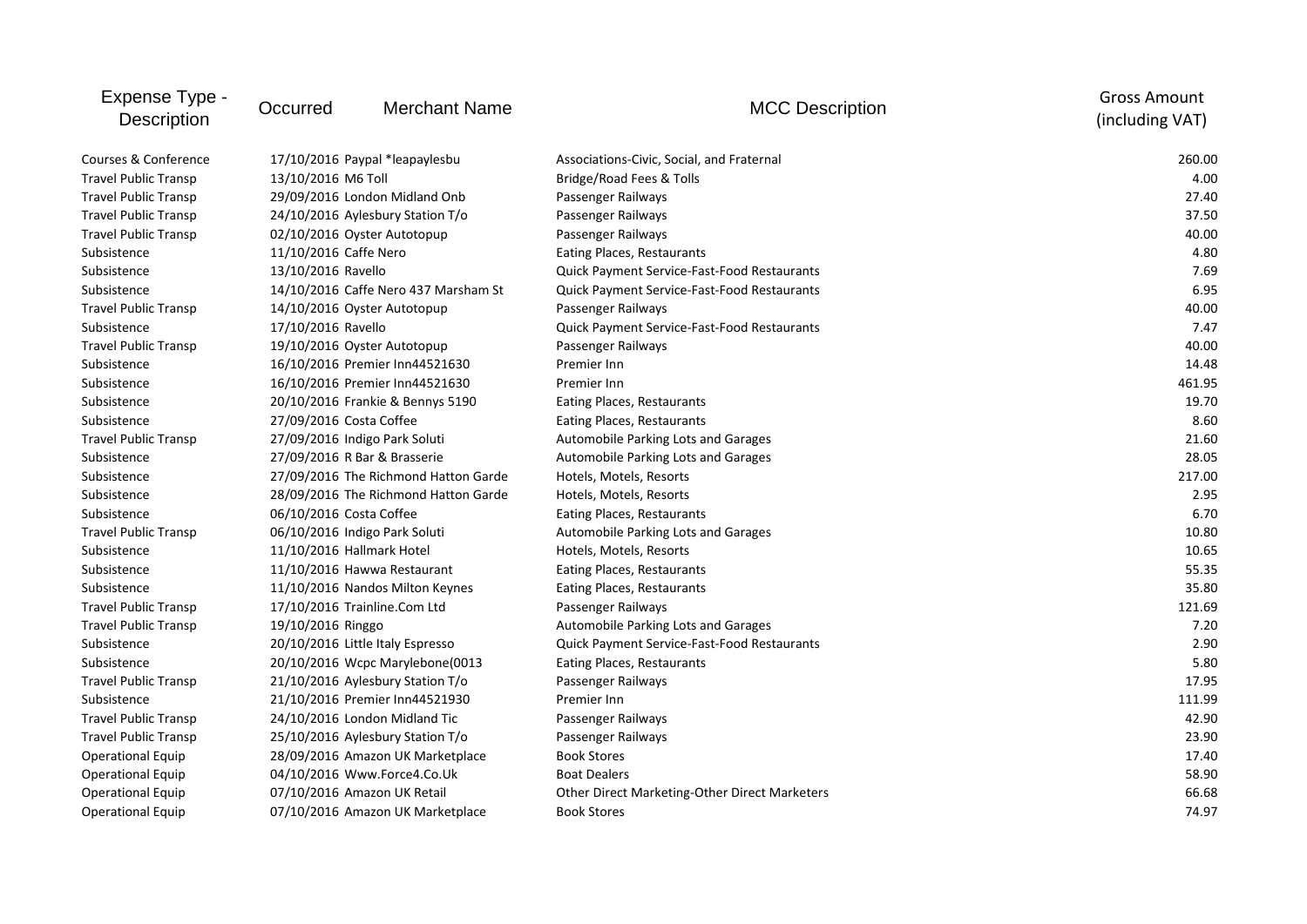| <b>Operational Equip</b>    | 15/10/2016 Amazon UK Retail          | <b>Other Direct Marketing-Other Direct Marketers</b> | 90.60  |
|-----------------------------|--------------------------------------|------------------------------------------------------|--------|
| Subsistence                 | 03/10/2016 Tesco Stores-2041         | <b>Grocery Stores and Supermarkets</b>               | 6.73   |
| <b>Travel Public Transp</b> | 21/10/2016 Gov.Uk/dart-Charge        | Bridge/Road Fees & Tolls                             | 5.00   |
| #N/A                        | 28/09/2016 Aylesbury Audi Service    | Automobile Sales, Service, Repairs                   | 387.37 |
| Spares Lease Cars           | 10/10/2016 Dysa Mot Comp 2           | <b>Government Services</b>                           | 51.25  |
| Office & Gen Equip          | 20/10/2016 Screwfix Direct           | Lumber & Building Materials Stores                   | 25.70  |
| <b>Printing Stationery</b>  | 29/09/2016 Amazon UK Retail Amazon.C | Miscellaneous and Specialty Retail Stores            | 19.91  |
| <b>Operational Equip</b>    | 03/10/2016 Amazon UK Marketplace     | Miscellaneous and Specialty Retail Stores            | 17.98  |
| <b>Printing Stationery</b>  | 04/10/2016 Amazon UK Marketplace     | Miscellaneous and Specialty Retail Stores            | 10.49  |
| <b>Staff Training Fees</b>  | 11/10/2016 Acca                      | Associations-Civic, Social, and Fraternal            | 204.00 |
| <b>Travel Public Transp</b> | 20/10/2016 Aylesbury Station T/o     | Passenger Railways                                   | 10.30  |
| <b>Travel Public Transp</b> | 04/10/2016 Premier Inn 44535095      | Premier Inn                                          | 90.99  |
| Subsistence                 | 06/10/2016 Indigo Park Soluti        | Automobile Parking Lots and Garages                  | 7.70   |
| Subsistence                 | 12/10/2016 Ncp Limited P&d           | Automobile Parking Lots and Garages                  | 5.00   |
| Subsistence                 | 21/10/2016 Indigo Park Soluti        | Automobile Parking Lots and Garages                  | 7.70   |
| Office & Gen Equip          | 25/10/2016 Staples Uk                | Office, School Supply, and Stationery Stores         | 18.99  |
| Subsistence                 | 02/10/2016 Sainsburys S/mkt          | Grocery Stores and Supermarkets                      | 11.11  |
| Subsistence                 | 02/10/2016 Asda Stores               | <b>Grocery Stores and Supermarkets</b>               | 16.85  |
| Subsistence                 | 12/10/2016 Asda Stores               | <b>Grocery Stores and Supermarkets</b>               | 10.74  |
| <b>Travel Public Transp</b> | 21/10/2016 Trainline.Com Ltd         | Passenger Railways                                   | 96.59  |
| Canteen Equipment           | 05/10/2016 Ikea Sacat                | Miscellaneous House Furnishing Specialty Shops       | 67.50  |
| <b>Other Expenses</b>       | 03/10/2016 Aldi.Co.Uk                | Grocery Stores and Supermarkets                      | 39.99  |
| <b>Printing Stationery</b>  | 05/10/2016 Amazon UK Marketplace     | Miscellaneous and Specialty Retail Stores            | 39.95  |
| Subscriptions               | 14/10/2016 Www.Cfoaservices.Co.Uk    | Organizations, Membership                            | 78.00  |
| Subsistence                 | 18/10/2016 Masons Stores-Cheddingto  | Grocery Stores and Supermarkets                      | 8.74   |
| <b>Printing Stationery</b>  | 25/10/2016 Staples Uk                | Office, School Supply, and Stationery Stores         | 19.99  |
| Subsistence                 | 26/09/2016 Pret A Manger             | Eating Places, Restaurants                           | 4.50   |
| Subsistence                 | 28/09/2016 Ravello                   | Quick Payment Service-Fast-Food Restaurants          | 4.09   |
| Subsistence                 | 28/09/2016 Eat                       | Eating Places, Restaurants                           | 5.58   |
| Subsistence                 | 03/10/2016 British Museum - Membe    | Caterers                                             | 9.20   |
| Subsistence                 | 04/10/2016 Pret A Manger             | Eating Places, Restaurants                           | 8.69   |
| Subsistence                 | 05/10/2016 Dose Ltd T/A Dose Barbica | <b>Quick Payment Service-Fast-Food Restaurants</b>   | 5.80   |
| Subsistence                 | 05/10/2016 Wasabi Kings Cross        | Eating Places, Restaurants                           | 7.58   |
| Subsistence                 | 07/10/2016 Pret A Manger             | Eating Places, Restaurants                           | 4.99   |
| Subsistence                 | 11/10/2016 Pret A Manger             | Eating Places, Restaurants                           | 6.99   |
| Subsistence                 | 18/10/2016 Pret A Manger             | Eating Places, Restaurants                           | 3.75   |
| Subsistence                 | 19/10/2016 Eat                       | Eating Places, Restaurants                           | 4.05   |
| Subsistence                 | 21/10/2016 St Pancras Intl           | Eating Places, Restaurants                           | 4.70   |
| Subsistence                 | 21/10/2016 Ravello                   | Quick Payment Service-Fast-Food Restaurants          | 5.15   |
| Subsistence                 | 25/10/2016 Ravello                   | <b>Quick Payment Service-Fast-Food Restaurants</b>   | 5.15   |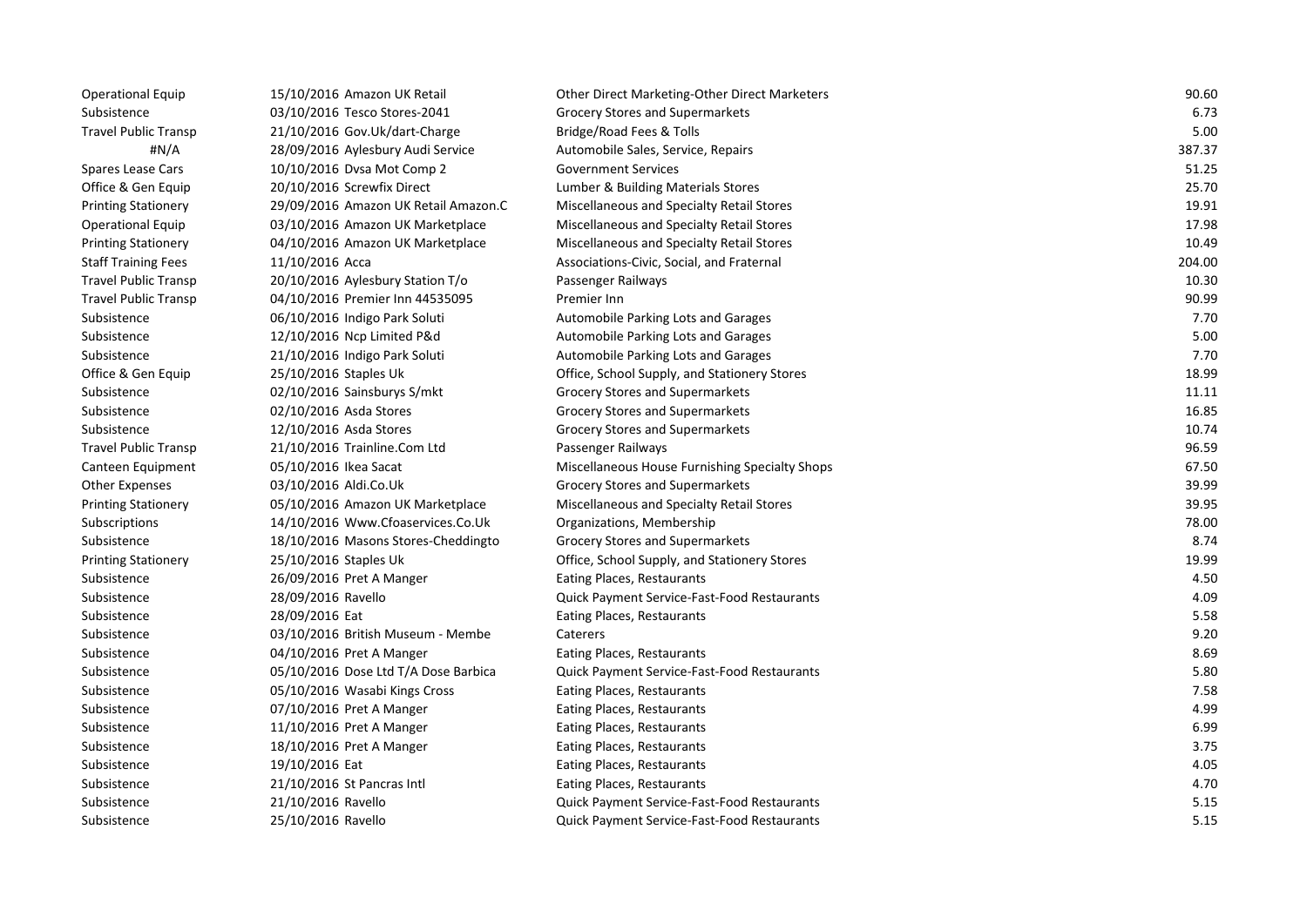| Courses & Conference        | 06/10/2016 Premier Inn 44033690      | Premier Inn                                    | 303.00   |
|-----------------------------|--------------------------------------|------------------------------------------------|----------|
| <b>Staff Training Fees</b>  | 07/10/2016 Www.Osbornebooks.Co.Uk    | Direct Marketing Catalog Merchants             | 43.70    |
| Courses & Conference        | 10/10/2016 Premier Inn44015525       | Premier Inn                                    | 66.99    |
| <b>Staff Training Fees</b>  | 11/10/2016 Www.Aat-Org.Uk            | Accounting, Auditing, and Bookkeeping Services | 131.00   |
| <b>Staff Training Fees</b>  | 13/10/2016 Premier Inn44019110       | Premier Inn                                    | 295.45   |
| <b>Staff Training Fees</b>  | 13/10/2016 Premier Inn44019110       | Premier Inn                                    | 335.45   |
| <b>Staff Training Fees</b>  | 13/10/2016 Premier Inn44019110       | Premier Inn                                    | 362.45   |
| <b>Travel Public Transp</b> | 21/10/2016 London Midland Web        | Passenger Railways                             | 52.40    |
| <b>Staff Training Fees</b>  | 21/10/2016 Training Company          | <b>Other Schools and Educational Services</b>  | 166.80   |
| <b>Training Equipment</b>   | 21/10/2016 Amazon UK Marketplace     | Miscellaneous and Specialty Retail Stores      | 239.88   |
| <b>Staff Training Fees</b>  | 07/10/2016 Www.Osbornebooks.Co.Uk    | Direct Marketing Catalog Merchants             | $-18.85$ |
| <b>Travel Public Transp</b> | 28/09/2016 Greater Anglia T/o        | Passenger Railways                             | 29.60    |
| Mileage And Lump Sum        | 03/10/2016 Kwik Fit                  | <b>Automotive Service Shops</b>                | 302.49   |
| <b>Travel Public Transp</b> | 05/10/2016 Greater Anglia T/o        | Passenger Railways                             | 12.70    |
| <b>Travel Public Transp</b> | 06/10/2016 Greater Anglia T/o        | Passenger Railways                             | 29.60    |
| Subsistence                 | 17/10/2016 Southampton Row Hotel     | Hotels, Motels, Resorts                        | 7.65     |
| Subsistence                 | 17/10/2016 Freemasons Arms           | Eating Places, Restaurants                     | 19.80    |
| <b>Travel Public Transp</b> | 17/10/2016 Greater Anglia T/o        | Passenger Railways                             | 26.40    |
| <b>Travel Public Transp</b> | 21/10/2016 Easyjet Erb92mn           | EasyJet                                        | 67.64    |
| <b>Travel Public Transp</b> | 24/10/2016 Greater Anglia T/o        | Passenger Railways                             | 29.60    |
| Fixtures & Fittings         | 21/10/2016 B & Q 1345                | Lumber & Building Materials Stores             | 7.55     |
| <b>Travel Public Transp</b> | 26/09/2016 Indigo Park Soluti        | Automobile Parking Lots and Garages            | 10.80    |
| <b>Travel Public Transp</b> | 26/09/2016 London Midland Tic        | Passenger Railways                             | 39.20    |
| <b>Travel Public Transp</b> | 28/09/2016 Indigo Park Soluti        | Automobile Parking Lots and Garages            | 10.80    |
| <b>Travel Public Transp</b> | 28/09/2016 London Midland Tic        | Passenger Railways                             | 43.90    |
| Subsistence                 | 11/10/2016 Co-Op Group 350090        | <b>Grocery Stores and Supermarkets</b>         | 7.48     |
| <b>Travel Public Transp</b> | 19/10/2016 Haddenham & Thame Park    | Passenger Railways                             | 46.20    |
| <b>Travel Public Transp</b> | 21/10/2016 Haddenham & Thame Park    | Passenger Railways                             | 46.20    |
| Spares For Red Fleet        | 12/10/2016 Bowmonk Ltd               | Automotive Parts, Accessories Stores           | 79.00    |
| Car Leasing                 | 12/10/2016 Dyla Vehicle Tax          | <b>Government Services</b>                     | 232.50   |
| Car Leasing                 | 12/10/2016 Dvla Vehicle Tax          | <b>Government Services</b>                     | 232.50   |
| Spares For Red Fleet        | 12/10/2016 Hopespare                 | <b>Other Industrial Supplies</b>               | 24.65    |
| Spares For Red Fleet        | 17/10/2016 Screwfix Direct           | Lumber & Building Materials Stores             | 125.97   |
| Car Leasing                 | 17/10/2016 Dvla Vehicle Tax          | <b>Government Services</b>                     | 232.50   |
| Reim Of Nhs Charges         | 19/10/2016 D W Roberts Optometrists  | Opticians, Optical Goods, and Eyeglasses       | 20.00    |
| Spares Lease Cars           | 25/10/2016 Aylesbury Audi Service    | Automobile Sales, Service, Repairs             | 918.02   |
| Telephones                  | 29/09/2016 Www.Foneangels.Co.Uk      | Other Computer Maintenance, Repair             | 29.99    |
| Repairs & Maintenanc        | 29/09/2016 B & Q 1305                | Lumber & Building Materials Stores             | 19.33    |
| <b>Travel Public Transp</b> | 27/09/2016 Trainline                 | Passenger Railways                             | 33.41    |
| Subsistence                 | 28/09/2016 The Richmond Hatton Garde | Hotels, Motels, Resorts                        | 242.55   |
|                             |                                      |                                                |          |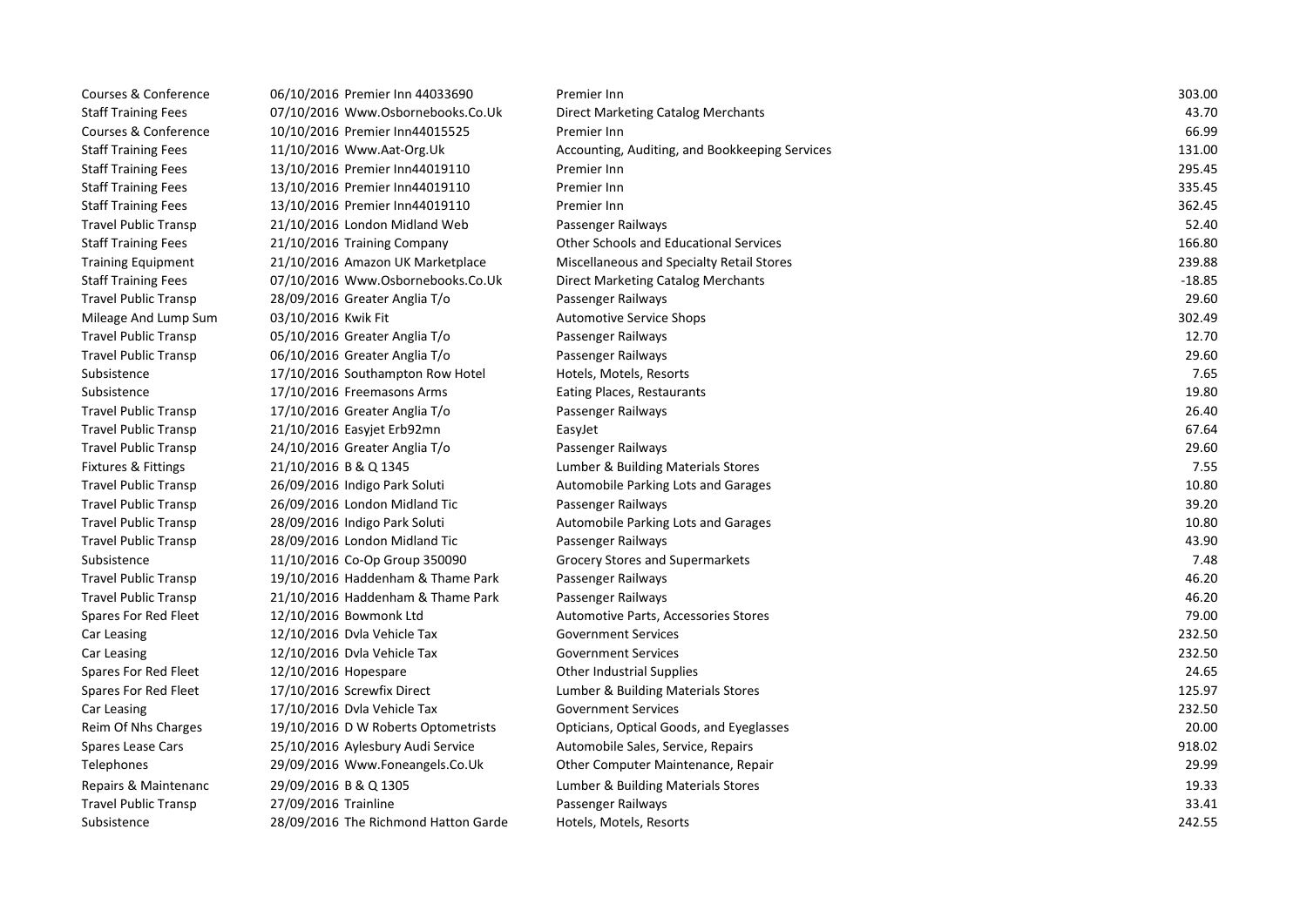| <b>Travel Public Transp</b> | 01/10/2016 Trainline.Com Ltd        | Passenger Railways                                 | 83.13  |
|-----------------------------|-------------------------------------|----------------------------------------------------|--------|
| Rents & Hire Of Prem        | 14/10/2016 Hunton Park              | Hotels, Motels, Resorts                            | 96.00  |
| <b>Travel Public Transp</b> | 19/10/2016 Trainline.Com Ltd        | Passenger Railways                                 | 30.75  |
| Uniforms                    | 13/10/2016 Toye Kenning Thetoyesh   | Miscellaneous and Specialty Retail Stores          | 118.88 |
| Uniforms                    | 13/10/2016 Toye Kenning Thetoyesh   | Miscellaneous and Specialty Retail Stores          | 118.88 |
| Subsistence                 | 18/10/2016 Costa Coffee 43036170    | <b>Quick Payment Service-Fast-Food Restaurants</b> | 4.65   |
| <b>Travel Public Transp</b> | 28/09/2016 Trainline                | Passenger Railways                                 | 33.41  |
| Subsistence                 | 29/09/2016 Ravello                  | Quick Payment Service-Fast-Food Restaurants        | 4.95   |
| <b>Travel Public Transp</b> | 29/09/2016 Napier Mk                | Automobile Parking Lots and Garages                | 7.00   |
| <b>Travel Public Transp</b> | 03/10/2016 Trainline.Com Ltd        | Passenger Railways                                 | 33.41  |
| <b>Travel Public Transp</b> | 04/10/2016 Mkc Parking Ringgo       | Automobile Parking Lots and Garages                | 10.38  |
| <b>Travel Public Transp</b> | 05/10/2016 Trainline.Com Ltd        | Passenger Railways                                 | 50.49  |
| <b>Travel Public Transp</b> | 13/10/2016 Mkc Parking Ringgo       | Automobile Parking Lots and Garages                | 6.38   |
| <b>Travel Public Transp</b> | 17/10/2016 London Midland Sel       | Passenger Railways                                 | 19.60  |
| <b>Travel Public Transp</b> | 18/10/2016 West Coast Trains        | Passenger Railways                                 | 14.50  |
| <b>Travel Public Transp</b> | 21/10/2016 Www.London-Luton.Co.Uk   | Airports, Flying Fields and Airport Terminals      | 52.99  |
| <b>Travel Public Transp</b> | 21/10/2016 Easyjet Erb91tm          | EasyJet                                            | 53.50  |
| <b>Computer Maintenance</b> | 05/10/2016 Surveymonkey.Com         | Direct Marketing Continuity Subscription Merchants | 26.00  |
| <b>Computer Hardware</b>    | 07/10/2016 Argos Ltd                | <b>Discount Stores</b>                             | 71.97  |
| <b>Travel Public Transp</b> | 06/10/2016 Milton Keynes Hospital N | Automobile Parking Lots and Garages                | 10.00  |
| <b>Travel Public Transp</b> | 07/10/2016 Milton Keynes Hospital N | Automobile Parking Lots and Garages                | 4.50   |
| Subsistence                 | 17/10/2016 Martin Mccoll            | Miscellaneous Food Stores & Convenience Stores     | 14.04  |
| Subsistence                 | 17/10/2016 The Cottage Bakery       | <b>Bakeries</b>                                    | 47.60  |
| <b>Travel Public Transp</b> | 27/09/2016 Trainline                | Passenger Railways                                 | 45.29  |
| <b>Travel Public Transp</b> | 28/09/2016 Indigo Park Soluti       | Automobile Parking Lots and Garages                | 10.90  |
| <b>Training Equipment</b>   | 29/09/2016 Envatomarket30747293     | Digital Goods - Media, Books, Movies, Music        | 56.41  |
| <b>Bank Charges</b>         | 30/09/2016 Foreign Exchange Fee     | Foreign Exchange Fee                               | 1.55   |
| Office & Gen Equip          | 03/10/2016 Amazon UK Marketplace    | Miscellaneous and Specialty Retail Stores          | 9.99   |
| Crb Checks                  | 12/10/2016 Disclosure & Barring     | <b>Government Services</b>                         | 13.00  |
| <b>Staff Training Fees</b>  | 13/10/2016 The Fire Service Colle   | Eating Places, Restaurants                         | 463.50 |
| Repairs & Maintenanc        | 29/09/2016 Wickes                   | Lumber & Building Materials Stores                 | 47.46  |
| Repairs & Maintenanc        | 04/10/2016 Grant And Stone          | Lumber & Building Materials Stores                 | 15.11  |
| Repairs & Maintenanc        | 04/10/2016 Jones & Cocks            | <b>Hardware Stores</b>                             | 24.85  |
| Repairs & Maintenanc        | 06/10/2016 Wickes                   | Lumber & Building Materials Stores                 | 6.99   |
| Repairs & Maintenanc        | 06/10/2016 Central Elec Engineerg S | Appliance Repair Shops, Electrical and Small       | 13.39  |
| Repairs & Maintenanc        | 06/10/2016 B & Q 1305               | Lumber & Building Materials Stores                 | 22.08  |
| Repairs & Maintenanc        | 06/10/2016 Grant And Stone          | Lumber & Building Materials Stores                 | 131.96 |
| Repairs & Maintenanc        | 07/10/2016 Jones & Cocks            | <b>Hardware Stores</b>                             | 21.23  |
| Repairs & Maintenanc        | 12/10/2016 Grant And Stone          | Lumber & Building Materials Stores                 | 101.14 |
| Repairs & Maintenanc        | 13/10/2016 Lock & Key Centre        | Hat Cleaning Shops, Shoe Repair Shops, Shoe Shine  | 12.00  |
|                             |                                     |                                                    |        |